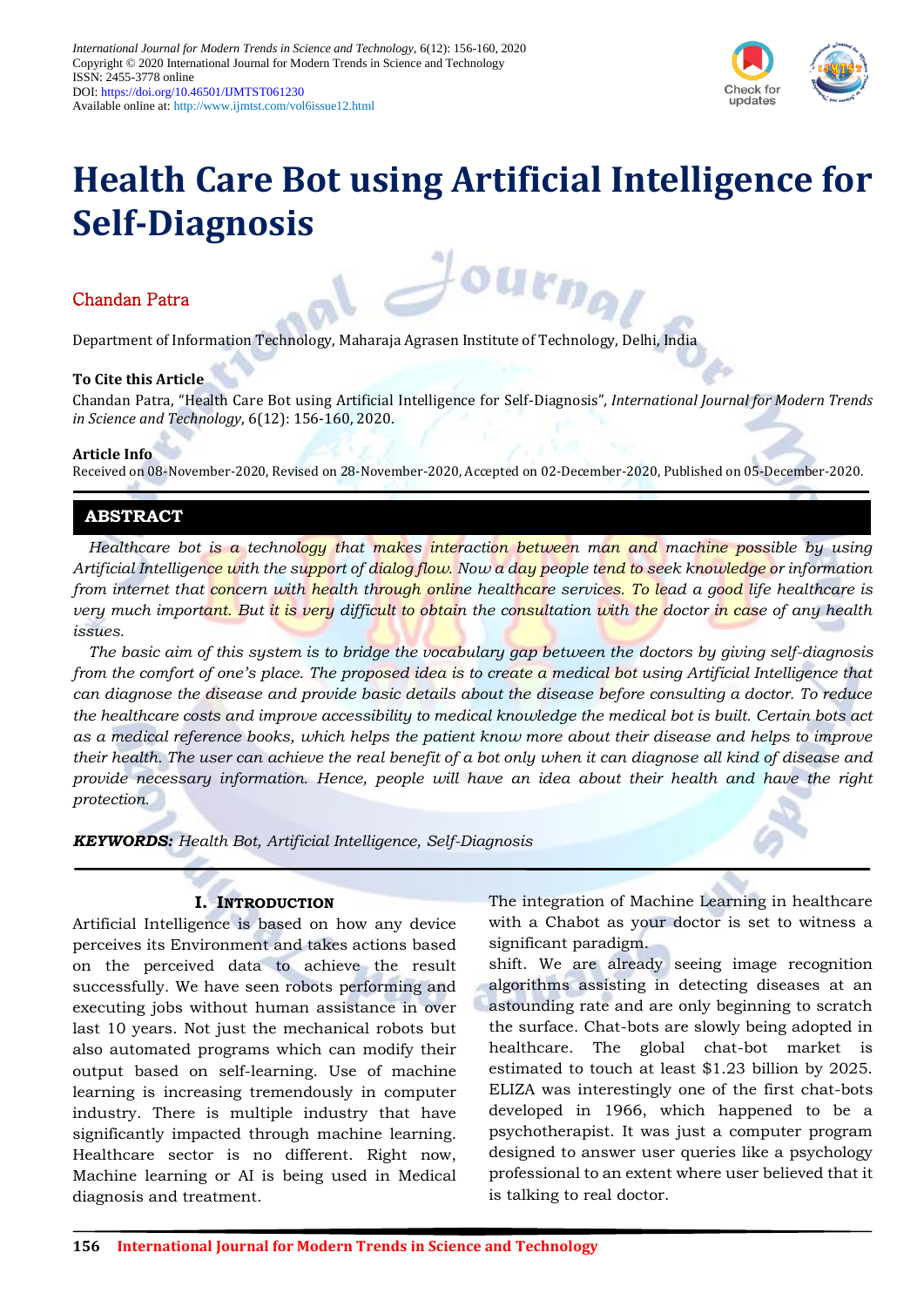## **Chatbot as Health Bot**

As chatbots in healthcare are highly in demand, medical institutions can offer various services from symptom checking and appointment scheduling to dealing with additional questions.People are able to get answers to their additional questions with the help of chatbot. There is no need for them to call the clinic to clarify some misunderstanding.

Nationally, medical attention was missing in the case of nearly one-third of all deaths. It is likely that most of those deaths warranted some kind of medical attention, and that such attention would have been provided if the households in which these deaths took place were as rich as the top 15%.

#### **II. LITERATURE SURVEY**

**Divya Madhu** proposed an idea in which the AI can predict the diseases based on the symptoms and give the list of available treatments If a person's body is analysed periodically, it is possible to predict any possible problem even before they start to cause any damage to the body. Some Challenges are research and implementation costs, and government regulations for the successful implementation of personalized medicine, they are not mentioned in the paper.

**Luba Belokon's** findings were published in year 2015 were about chatbots with Machine

Learning: Building Neural Conversational Agents. There are two major types of dialogue

systems: goal-oriented (i.e. Siri, Alexa, Cortana, etc.) And general conversation (i.e.

Microsoft Tay bot). The former help people to solve everyday problems using natural language, while the latter attempt to talk with people on a wide range of topics.

**Saurav Kumar Mishra** says that the chatbot will act as a virtual doctor and makes possible for the patient to interact with virtual doctor. Natural language processing and pattern matching algorithm for the development of this chatbot. It is developed using the python Language. Based on the survey given it is found that the no of correct answer given by the chatbot is 80% and incorrect/ambiguous answer given is 20%. From

this survey of chatbot and analysis of result suggested that this software can be used for teaching and as a virtual doctor for awareness and primary care.

**Simon Hoermann** discuss the current evidence for the feasibility and effectiveness of online one-on-one mental health interventions that use text-based synchronous chat. Synchronous written conversations (or "chats") are becoming increasingly popular as Web-based mental health interventions. This review is based on an evaluation of individual synchronous Web-based chat technologies. Through the current evidence of the application of this technology, the tentative support for mode of intervention is seen. Interventions utilizing text-based synchronous communication showed better outcomes compared with Waitlist conditions and overall equivalent outcomes compared with Treatment As usual, and were at least as good as the comparison interventions. However, the issue of whether these technologies are cost effective in clinical practice remains a consideration for future research studies.

## **III. PROPOSED INTERACTION THROUGH HEALTHBOT**

The Goal is to introduce Health Bot, a system designed to improve the eHealth paradigm by using a webapp to simulate human interaction in medical contexts. Based on Machine Learning and Artificial Intelligence techniques, the webapp is able to overcome the limitation of classical human machine interaction, thus removing bias and allowing the patient to a freer and natural communication. A webapp can successfully be designed to work as a helping tool in doctor-patient communication, but it must be emphasized that it should work as a supplement and never replacement.

All healthcare providers are always willing to help their patients and they understand how it is vital to be available if there is urgent need of medical attention. Unfortunately, doctors have limited time and a lot of patients which doesn't allow them to be available anytime. In their turn, webapp are there for those who need medical assistance at all time. Furthermore, virtual assistants may be responsible for reminding users to take their medicine and monitoring a patient's health status.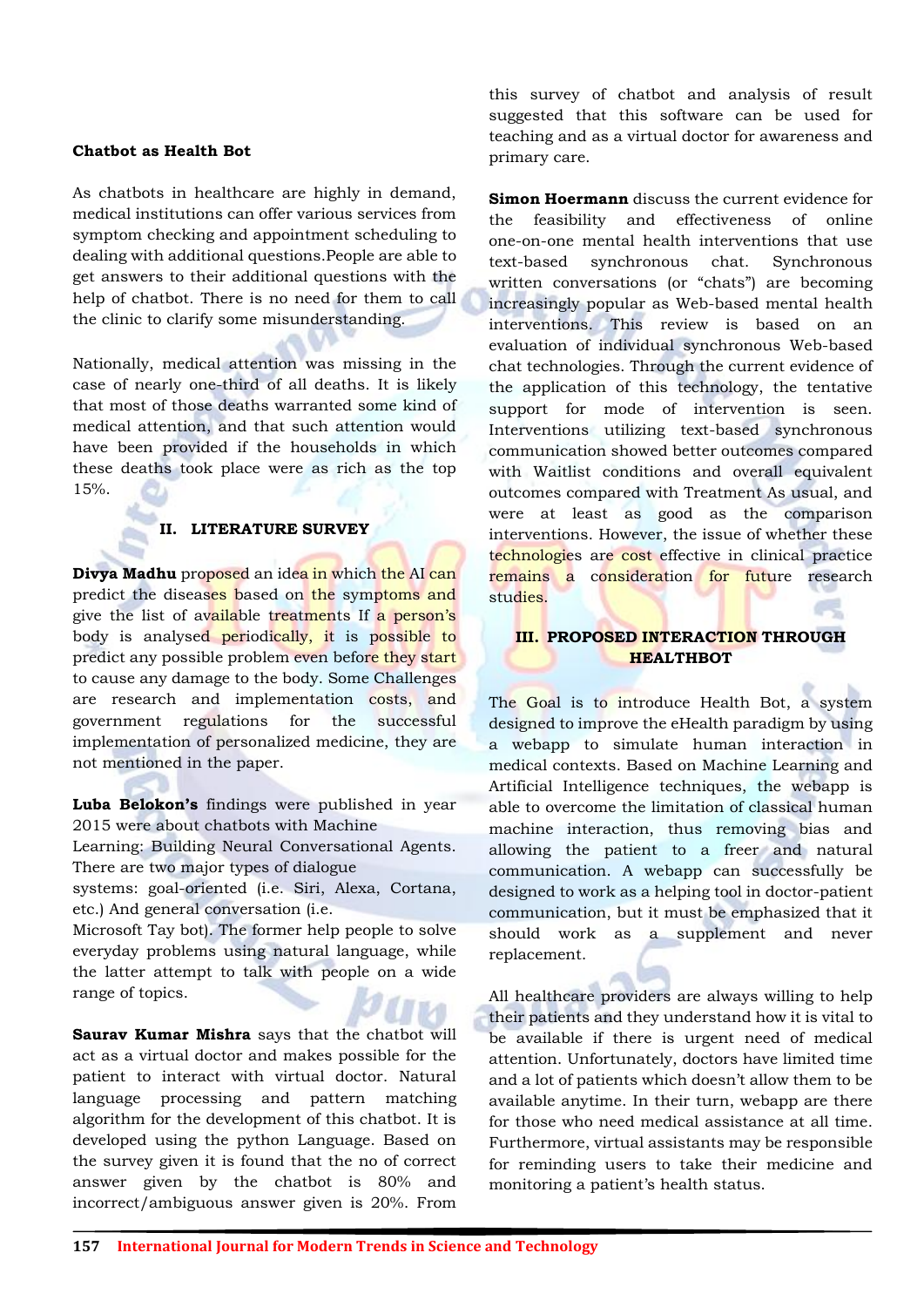

**PROPOSED ARCHITECTURE**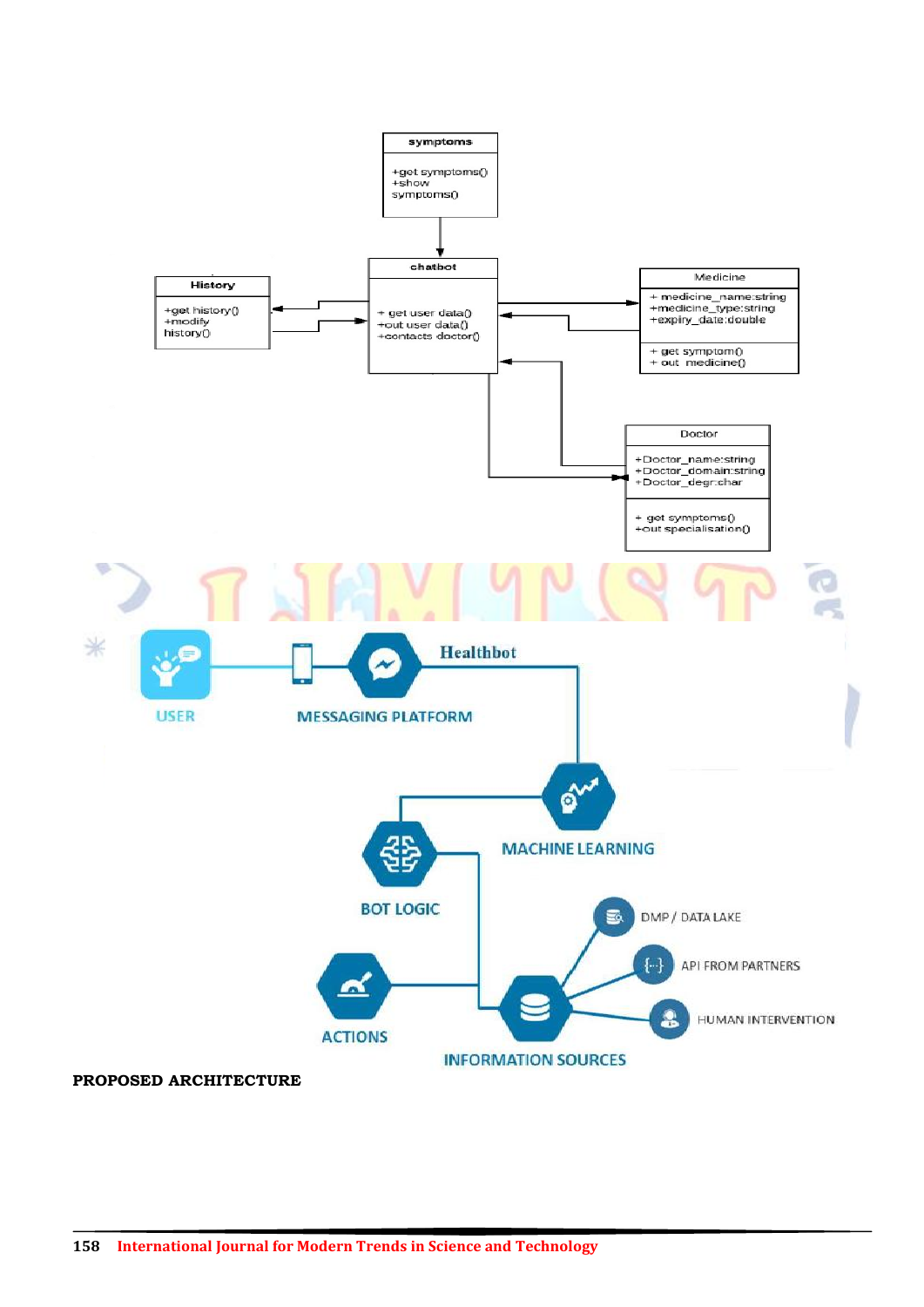The system can go forward to do medical counselling based on their symptoms to provide the medicines at first aid level. The users can get a library of various diseases which will provide the basic information about the disease, symptoms, causes, diagnosis, treatment, prevention and other frequently asked questions.

It will improve the healthcare in India at reduced costs. They can always ask medical questions and receive answers promptly and in a timely manner.

## **IV. DESIGN AND IMPLEMENTATION**

The proposed system will interact with user via web-based platform. After that the application asks for symptoms that the patient is facing. The user inputs the symptoms to which the application responds and provides the disease it predicts the patient can have.

The webapp can answer to the users based on their disease related queries based on symptoms, causes, and prevention or medicine suggestion.

# **FUNCTIONALITIES**

- 1. The patient desires to obtain general level evaluation about the symptoms.
- 2. The patient desires to obtain clear indication of the disease.
- 3. The patient can provide all the symptoms he/she was facing as user input.
- 4. The user may like to have detail assessment through self-diagnosis through healthbot, before proceeding towards actual human based medical counselling.
- 5. The patient may want some additional information about the disease being predicted like symptoms, duration of disease, prevention and cure etc.

## **DATASETS**

This table below is a knowledge database of disease-symptom associations generated by an automated method based on information in textual discharge summaries of patients at New York Presbyterian Hospital admitted during 2004. The first column shows the disease, the second the number of discharge summaries containing a positive and current mention of the disease, and the associated symptom. Associations for the 150 most frequent diseases based on these notes were computed and the symptoms are shown ranked based on the strength of association. The method

used the MedLEE natural language processing system to obtain UMLS codes for diseases and symptoms from the notes; then statistical methods based on frequencies and co-occurrences were used to obtain the associations. A more detailed description of the automated method can be found in Wang X, Chused A, Elhadad N, Friedman C, Markatou M. Automated knowledge acquisition from clinical reports.

# **EXTRACTION OF SYMPTOMS**

The webapp asks the user to choose the symptoms from the dropdown provided to which the user responds and the webapp provides all the information regarding the disease it predicted based on the symptoms provided by the user. The system will identify the symptoms by providing the symptoms to the trained machine learning model which is trained on Naive Bayes algorithm which in turn will predict the disease according to symptoms.